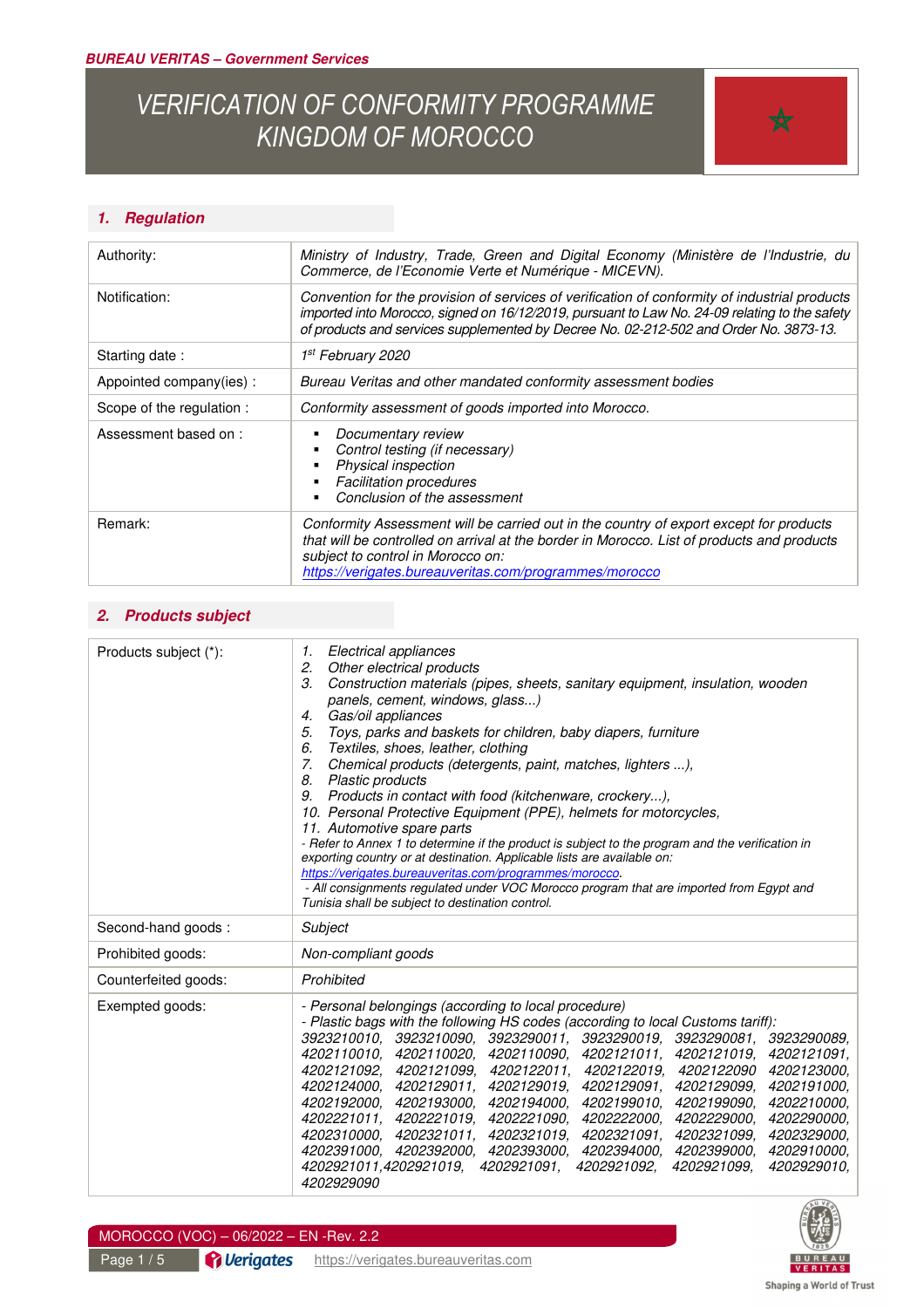## *– DATA SHEET –*

#### *BUREAU VERITAS*

| Minimum value subject to the $\parallel$ | $\overline{\phantom{a}}$ |
|------------------------------------------|--------------------------|
| program:                                 |                          |

#### *3. Technical requirements*

| Conformity requirements:      | Compliance of goods with the applicable standards in force* shall be demonstrated<br>through conformity documents issued by accredited entities, in-house laboratories of<br>certified manufacturers and/or testing.                                                                                                                                                                             |
|-------------------------------|--------------------------------------------------------------------------------------------------------------------------------------------------------------------------------------------------------------------------------------------------------------------------------------------------------------------------------------------------------------------------------------------------|
|                               | *The applicable standards are the Particular Technical Regulations and other regulations<br>adopted by Order of the MICEVN in accordance with Article 9 of Law No. 24-09 and the<br>Technical Specifications relating to the required safety characteristics of a product.<br>Regulatory details on the site of the Ministry:<br>http://www.mcinet.gov.ma/fr/content/surveillance-du-march%C3%A9 |
| National deviations:          | Electrical products: Plug and socket in accordance with NM 06.6.090 (type $C / E$ ), rated<br>voltage: 220V, frequency 50 Hz.                                                                                                                                                                                                                                                                    |
| Marking:                      | Markings and instructions in Arabic for 'consumers' goods,<br>Marking CMim compulsory on electrical products and toys, pursuant to orders no.-<br>2573-14 (electrical safety), 2574-14 (Electromagnetic Compatibility), 2575-14 (safety of<br>toys) and $3228-13$ (marking).                                                                                                                     |
| Other specific requirements : | Mandatory Declaration of Conformity and technical file for electrical products and toys<br>pursuant to orders no. 2573-14, 2574-14, 2575-14 et 3228-13.                                                                                                                                                                                                                                          |

#### **4.** Application (verification in the countries of export)

| Applicant :            | Exporter for verification in exporting countries.                                                                                                                                                                                                                                                 |  |
|------------------------|---------------------------------------------------------------------------------------------------------------------------------------------------------------------------------------------------------------------------------------------------------------------------------------------------|--|
| Application name:      | <b>Request for Certificate (RFC)</b>                                                                                                                                                                                                                                                              |  |
| Required documents:    | Final invoice (pro forma invoice is acceptable for the application),<br>Conformity documents (test reports, product certifications, analysis reports,<br>Certification of the Quality Management System provided by exporters, in accordance<br>with the technical requirements,<br>Packing list. |  |
| Required Information:  | Customs codes (HS) according to the Moroccan Gazette<br>FOB value                                                                                                                                                                                                                                 |  |
| Application office(s): | Bureau Veritas offices (See contact list on Verigates):<br>https://verigates.bureauveritas.com/programmes/morocco                                                                                                                                                                                 |  |

### *5. Testing*

| Applicable cases:    | Within the framework of the control on the Moroccan territory or the verification in the<br>countries of export when the conformity documents are not available or not satisfactory                                                                                                                                          |  |
|----------------------|------------------------------------------------------------------------------------------------------------------------------------------------------------------------------------------------------------------------------------------------------------------------------------------------------------------------------|--|
| Laboratory criteria: | • Laboratory approved by the MICEVN in application of Law 24-09 for tests and analyses<br>carried out within the framework of a Conformity Assessment on Moroccan territory, or,<br>• ISO/IEC 17025 accredited laboratory for tests and analyses carried out as part of a<br>Conformity Assessment in the country of export. |  |
| Testing:             | According to the requirements of applicable Technical Regulations                                                                                                                                                                                                                                                            |  |

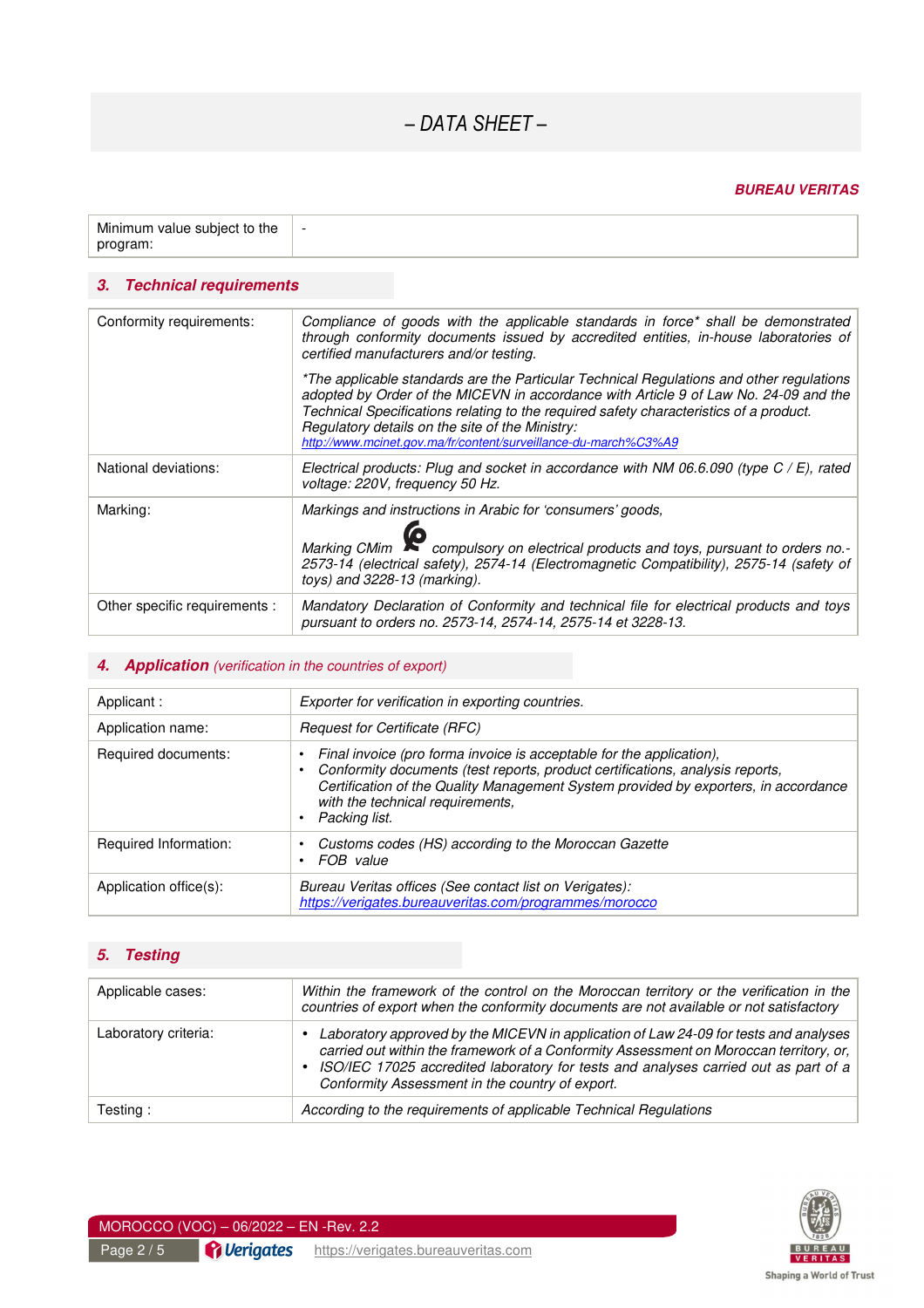#### *BUREAU VERITAS*

#### *6. Physical inspection*

| Scope of inspection:    | Visual inspection: verification of quantity, review of markings in accordance with<br>applicable standards and identification of products available for shipping. Requires the<br>off-loading of the goods within the framework of the control on the Moroccan territory. |  |
|-------------------------|---------------------------------------------------------------------------------------------------------------------------------------------------------------------------------------------------------------------------------------------------------------------------|--|
| Destination inspection: | For products subject to the control at Moroccan Borders as mentioned on the products list                                                                                                                                                                                 |  |
| Witness of loading:     | Not required                                                                                                                                                                                                                                                              |  |
| Sealing of container:   | Not required                                                                                                                                                                                                                                                              |  |
| Sampling:               | In case of testing (see section 5 above)                                                                                                                                                                                                                                  |  |
| Type de report issued:  | Inspection report (IR)                                                                                                                                                                                                                                                    |  |

#### *7. Facilitation Procedures*

For the verification in countries of export :

- Registration
- **Licensing**
- Transitory period until 20<sup>th</sup> June 2020 date of arrival in Morocco

#### *8. Conclusion of the Assessment*

- Certificate of Conformity (CoC)
- Non-Conformity Report (NCR)

#### *9. Fees*

• Paid by the Importer :

|                                                                                           | Unit price in MAD without taxes |
|-------------------------------------------------------------------------------------------|---------------------------------|
| Control on the Moroccan territory<br>.or<br>Validation of each CoC issued outside Morocco | 350                             |

Г

#### • Paid by the exporter for verification in the countries of export:

|         | Fees as a percentage of the<br>FOB value of the consignment |                                                          |
|---------|-------------------------------------------------------------|----------------------------------------------------------|
|         |                                                             |                                                          |
| Route A | 0.45%                                                       | Within the limit of USD 315 minimum and USD 2500 maximum |
| Route B | $0.40\%$                                                    | Within the limit of USD 300 minimum and USD 2500 maximum |
| Route C | $0.25\%$                                                    | Within the limit of USD 280 minimum and USD 2400 maximum |

\* Fees are exclusive of tax and cover the costs of documentary verification, inspection (if applicable) and the conclusion of the assessment (CoC or NCR for verification in countries of export). These fees do not include:

• Testing: to be quoted on a case-by-case basis

• Reinspection in case of unsuccessful inspection or if the inspection duration is extended beyond 4 hours

• Costs incurred by the exporter when presenting the goods for inspection and/or testing

• Supervision of loading and sealing of containers

• Audits

• Industrial technical inspections

• Other expenses not mentioned above



MOROCCO (VOC) – 06/2022 – EN -Rev. 2.2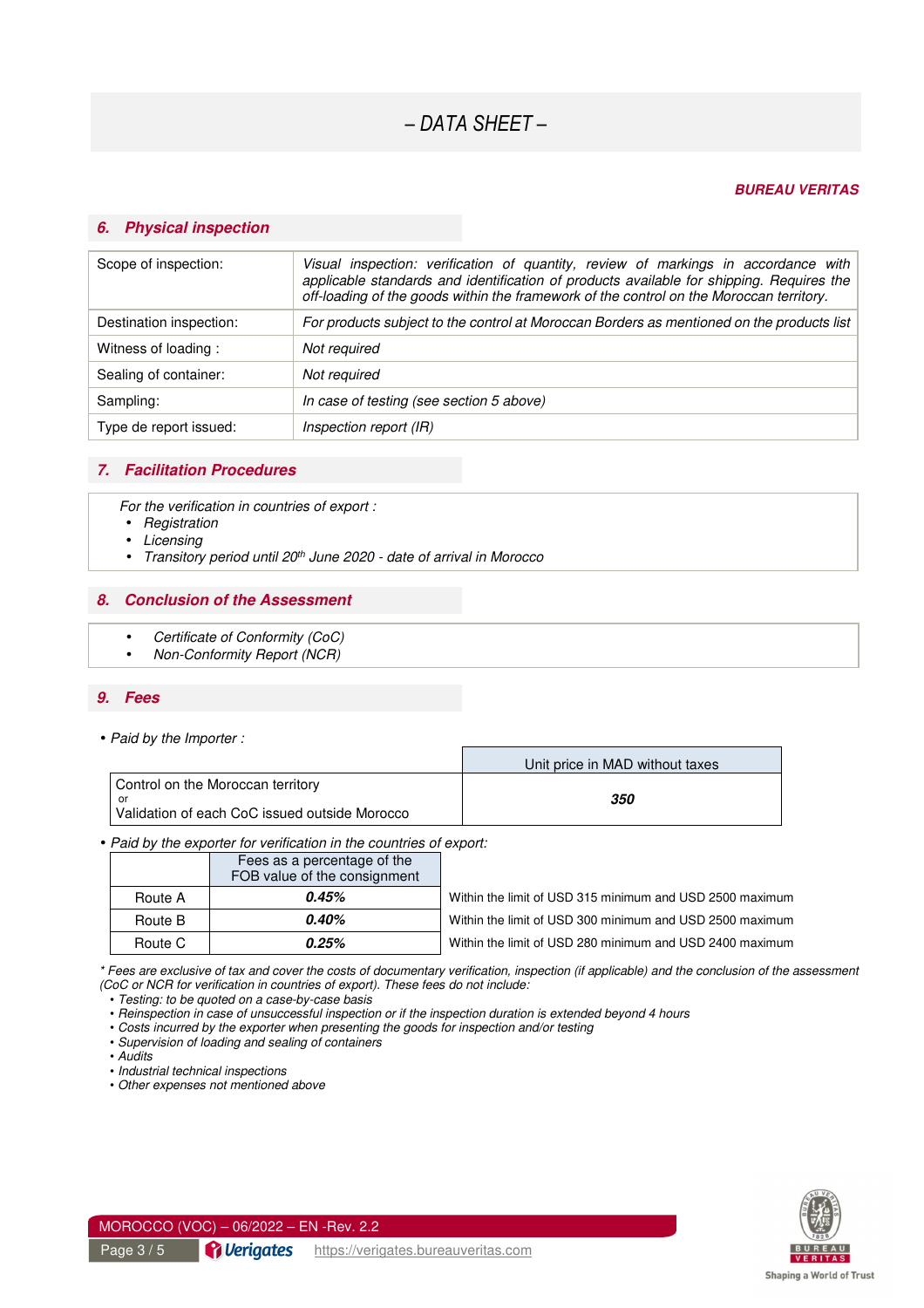*– DATA SHEET –* 

#### *BUREAU VERITAS*

#### *10. Contact*

See contact list for verification in the countries of export. Bureau Veritas Maroc La colline - Sidi Maarouf Casablanca 20520 Phone : +212 522 543 540 - email : conformity.maroc@bureauveritas.com

#### *11. Other information*

See https://verigates.bureauveritas.com/programmes/morocco